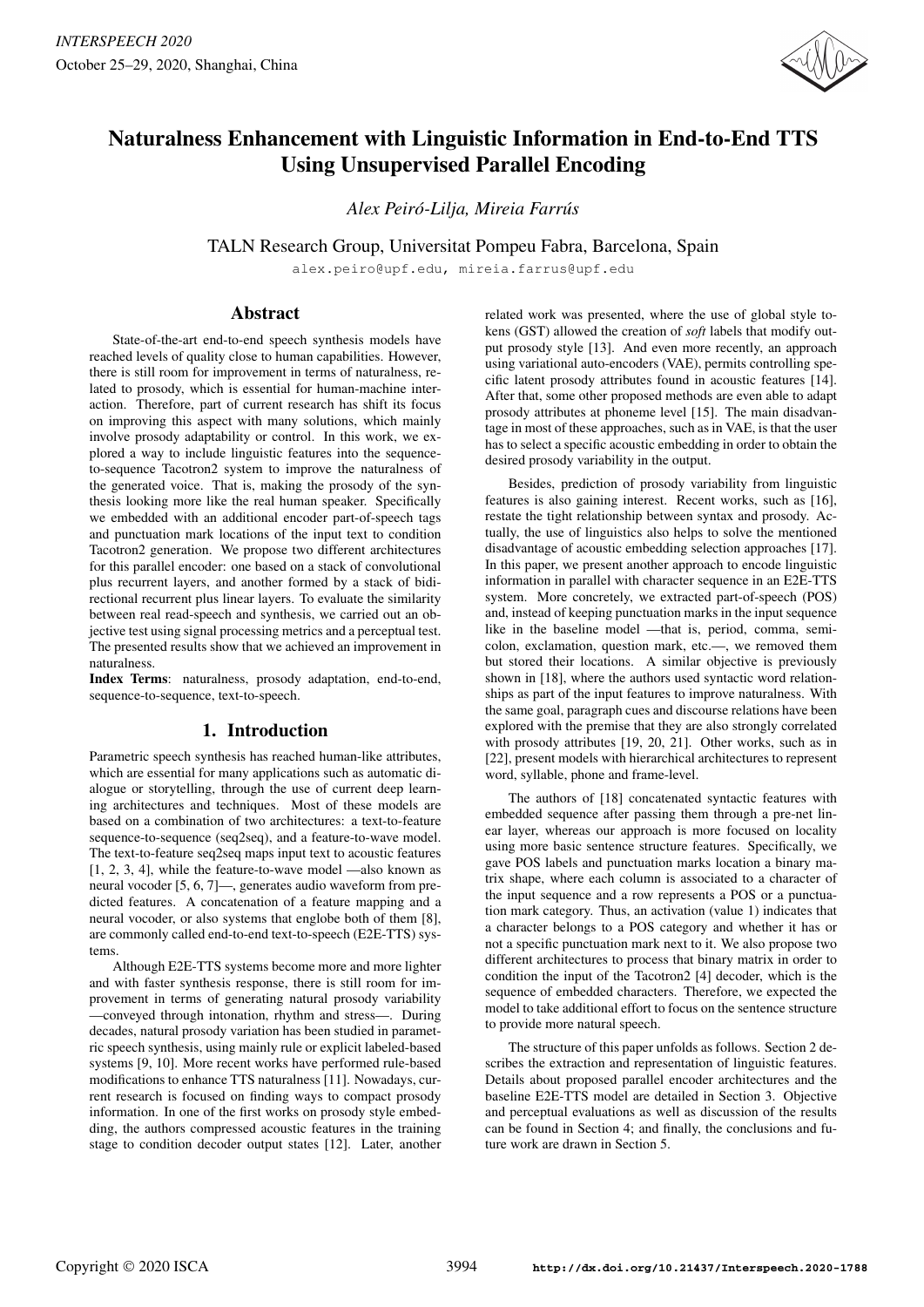

Figure 1: *Complete outline of the model.*

## 2. POS and punctuation information

It has been proven since decades that there is correlation between prosody and the structure of the sentence. Prominence, pauses and pitch range are factors that depend on word relationships and punctuation. That is why we implemented an additional pre-processing stage to extract mark delimiters and part-of-speech (POS) tags, which we think they are structure information basics. We worked only with the punctuation mark set found in the database we used for training (details about database and training in the following subsections). English POS tagger was taken from NLTK library. Recent works on deep syntactic parsers have explored POS tags as part of the input features [23]. Thus, we expected that the implemented parallel encoder could find some implicit relationships between words and punctuation.

## 2.1. Database

We used the public domain LJ Speech Dataset <sup>1</sup> from LibriVox project. It consists of 13,000 short audio clips of a single speaker reading passages from 7 non-fiction books with transcriptions. Clips vary in length from 1 to 10 seconds and have a total length of approximately 24 hours. From the total number of utterances, we used 12,500 to train the model and 100 for the validation set, which was performed every 1,000 training steps. Due to variable-length sequences, we padded with zeroes text and spectrogram sequences.

#### 2.2. Binary location matrix

We propose a binary matrix, which we will call location matrix, as a way to insert POS tags and punctuation marks. The reason is that we can represent locality by setting up as many columns as number of input characters or phonemes, while each row represents a POS tag or a punctuation category. Then, we can active with value 1 the matrix cell associated to the character or characters that belong to a POS tag and/or to any mark delimiter that exists next to it (see Figure 3). The NLTK library<sup>2</sup> was used to extract POS from input sequences with a tagset of 35 different labels. As POS taggs are word level categories, all columns that belong to a same tag (i.e. characters of the same word) are 1. After studying LJSpeech text dataset we detected

<sup>2</sup>https://www.nltk.org/



Figure 2: *Parallel encoder architectures explored in this work.*

11 different punctuation mark categories:

- Endings: '.', '?', '!'
- Separations:  $\therefore$   $\therefore$   $\therefore$
- Word containers:  $'( )', ' \}$
- Statements: '-'
- Dialogue: ' " '
- Others:  $' \backslash'$

Marks such as endings and separations, which are placed next to a character, were located in the column associated to that closest character. However, activation of word containers and dialogues were upsampled to all characters placed between the pair of symbols, as we consider a change of prosody when it comes to clarification or a dialogue inside a container.

In total, we collected 46 categories. In order to avoid information redundancy, apart from the conventional text normalization pre-processing, we removed any punctuation category from input sequence before entering the model. Hence, for a sentence like

*In the street, Joseph played for 3 hours.*

the actual input to the model was:

#### *in the street joseph played for three hours*

We presume that encoding of syntax and punctuation in parallel could be beneficial for Tacotron2 baseline model because, then, it could be focused on the generic articulation of phonemes, while our parallel encoder could look more for the specific structure of the sentence and condition the decoding towards a more natural speech.

## 3. Model

## 3.1. E2E-TTS

Our baseline E2E-TTS is the concatenation of the seq2seq Tacotron2 [4] together with the neural vocoder MelGAN [7]. The latter was already trained with the same dataset we used in this work. We chose Tacotron2 architecture because overcomes its antecesor in terms of quality and complexity. Moreover, we have also adapted and test it in other languages [24]. Furthermore, MelGAN is one of the latest vocoder models based on generative adversarial networks, much more lighter and faster than previous models such as WaveNet and WaveGlow, while

<sup>1</sup>https://keithito.com/LJ-Speech-Dataset/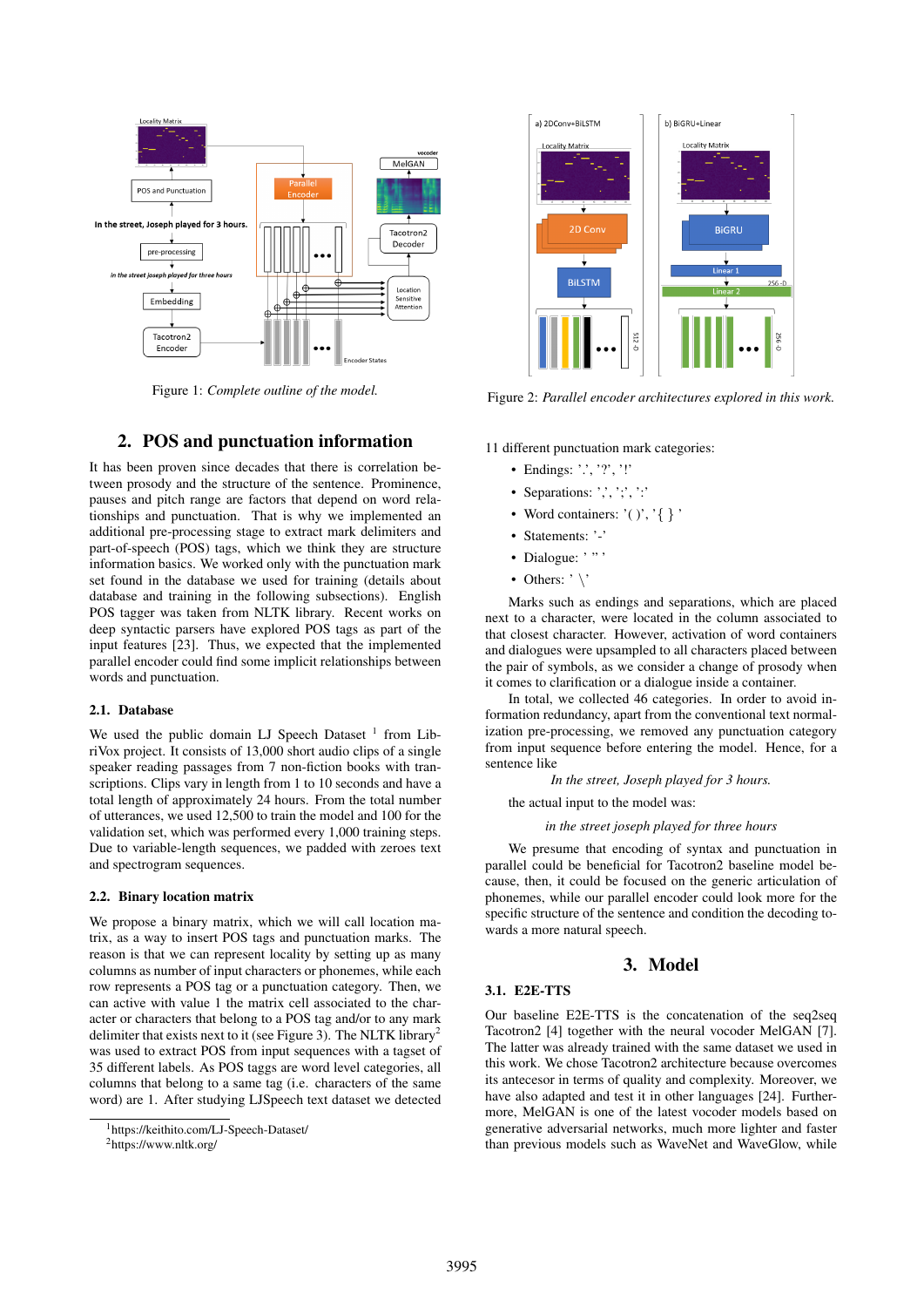

Figure 3: *Location matrix: POS tags and punctuation marks locations, at character-level, represented in a binary matrix.*

reaching a close level of quality. Essentially, we attached to Tacotron2 model a structure that encodes the location matrix in parallel. The output of this parallel encoder was summed to the output hidden states of the Tacotron2 encoder, thus, we could say they were biased (Figure 1). We were inspired by the approach in [13], where the authors tried different ways to introduce the style embedding resulting from global style tokens to the Tacotron model, getting the best results by summing it to the encoder outputs.

#### 3.2. Parallel unsupervised encoder

We proposed two different architectures (Figure 2) to carry out our research (Figure 1). One was inspired by Tacotron2 encoder architecture, which plays the role of the language model of a TTS. Its structure basically consists of a stack of convolutional plus a bidirectional long short-term memory (BiLSTM) layers. Our goal was to see the location matrix as a sparse spectrogram representation, such as a MIDI piano notes representation. Moreover, state-of-the-art signal processing works have presented CNN+RNN architectures for spectrogram processing [25]. Therefore, we implemented a stack of 3 2D convolutionals (2DConv) with kernel size of 3, 7 and 11 by 3 and 8, 16 and 16 channels, respectively. We included batch normalization, dropout of 50% and ReLU activation function on every convolutional layer. Outputs of the BiLSTM were 512D matrix shape, resulting the same dimensionality as Tacotron2 encoder output. Hence, both matrices could be summed before passing to the decoder. In addition, we put some background normal noise to the location matrix.

In the second approach we aimed at performing a more compact model by reducing Tacotron2's character and encoder embedding to 256. The second architecture proposed is formed by two bi-directional gated recurrent unit (BiGRU) plus two fully connected linear layers, returning only a single vector of 256 dimensions. Thus, we upsampled the latter to sum it to all character embeddings, just as in [13]. The stack of BiGRU returns a 92D state, the first linear layer upgrades the vector to 128, and finally, the second linear layer outputs a 256 vector. We used tanh as activation function of linear layers. No background noise was added for this architecture, and we considered location matrix as a concatenation of categorical vectors.

## 4. Implementation and evaluation

In the following subsections we describe the details of the training phase, evaluation of the system performed through both objective metrics and a perception test, and the discussion of the evaluation results.

#### 4.1. Training

In total, we trained three different versions of Tacotron2 model: Tacotron2 baseline (BS), Tacotron2 with the first parallel encoder version (2DConv+BiLSTM) attached and Tacotron2 with the second parallel encoder version (BiGRU+Linear). All the models were trained using a batch size of 32 and a learning rate of 0.001. The training set had 12500 samples, and validation was processed every 1000 steps with 100 samples. Only in the BiGRU+Linear version the word embedding was reduced to 256 dimensions. The parallel encoder was not pre-trained, but randomly initialized. We did not modified the Tacotron2's objective function, thus parallel encoders were trained unsupervisedly.

#### 4.2. Objective test

We performed an objective test with the aim to quantify the similarity between target and generated speech. To do so, we took four signal processing metrics to compare F0 behavior and spectrogram. These were already used in previous works such as [12], where authors compared the pitch contour from generated samples with a reference one.

#### *4.2.1. Similarity metrics*

The similarity metrics used in the objective test are the following: (1) Voicing Decision Error (VDE), (2) Gross Pitch Error (GPE), (3) F0 Frame Error (FFE), and (4) Mel Cepstral Distortion (MCD).

The VDE computes the error when choosing voiced or unvoiced frame as follows:

$$
VDE = \frac{N_{VoiceUnvoice} + N_{UnvoiceVoice}}{N} \times 100\% \tag{1}
$$

The GPE computes the difference of pitch values in matched voiced frames:

$$
GPE = \frac{N_{F0Error}}{N_{VoiceVoice}} \times 100\%
$$
 (2)

where  $N_{F0Error}$  is the number of frames for which

$$
\left| \frac{F0_{i,estimated}}{F0_{i,reference}} - 1 \right| > \delta\% \tag{3}
$$

where *i* is the frame number, and  $\delta$  is a threshold which is typically 20.

The FFE is the combination of these two metrics into one, proposed by [26]:

$$
FFE = \frac{N_{VU} + N_{UV} + N_{F0Err}}{N} \times 100\% \tag{4}
$$

Finally, we also computed the mel cepstral distortion (MCD) of the first 20 coefficients to compare the overall spectrogram. In order to align generated and target pitch curves, both were forced to start with their first non-zero value, and the shorter one was filled with zeros until reaching the same length. We were aware that time differences would penalize synthesis; for this reason, we computed MCD using dynamic time warping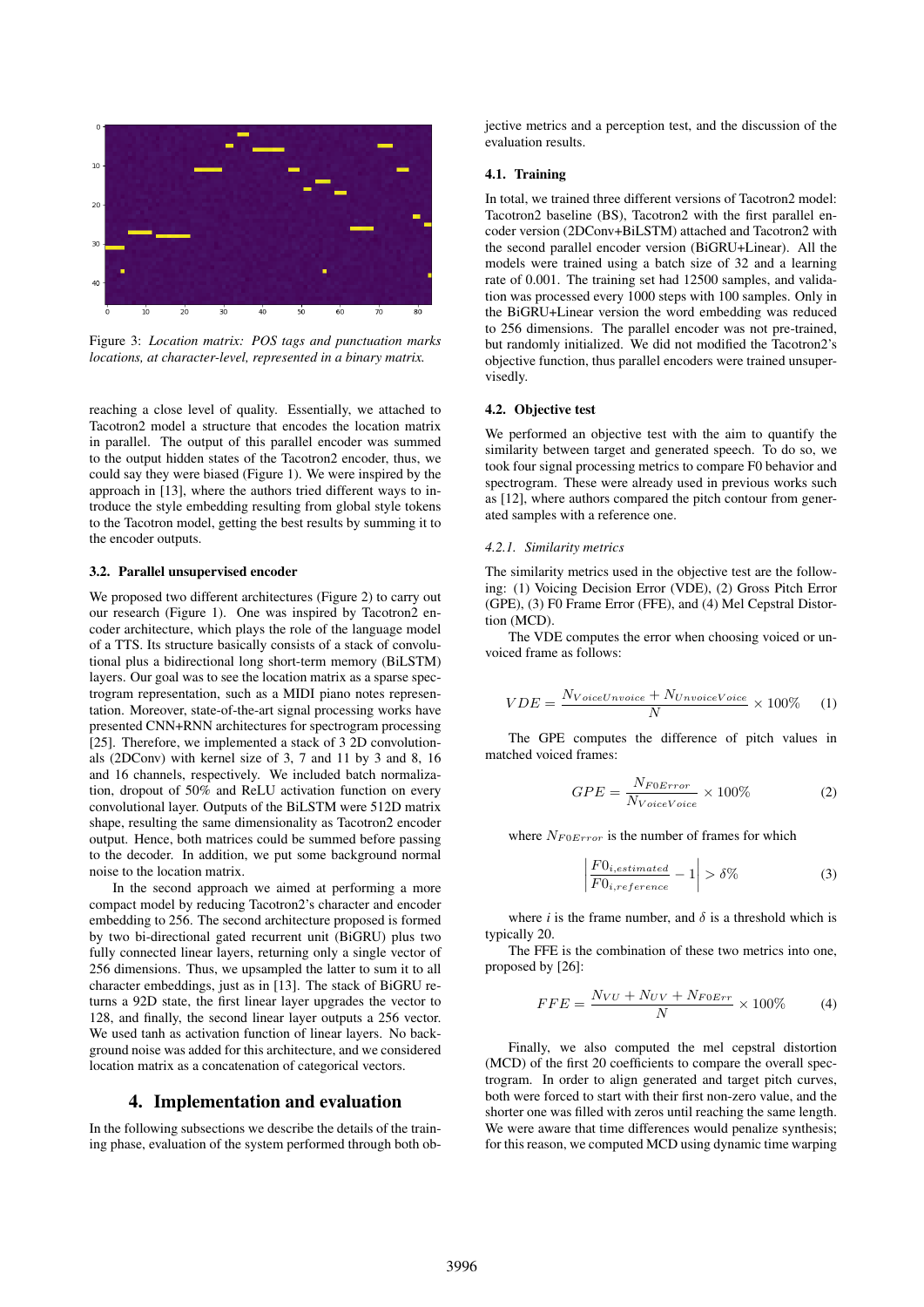|                                                                         | <b>VDE</b><br>$(\%)$ | <b>GPE</b><br>$(\%)$ | FFE<br>$(\%)$ | DTW-MCD<br>(linear) | <b>Memory size</b><br>(MB) | <b>Execution time</b><br>(char/sec) |
|-------------------------------------------------------------------------|----------------------|----------------------|---------------|---------------------|----------------------------|-------------------------------------|
| Baseline – TS $(76k)$<br>Baseline – TS $(64k)$                          | 3.59<br>3.60         | 4.81<br>4.88         | 5.70<br>5.71  | 2.82k<br>2.96k      | 330.46                     | 0.06                                |
| $2Dconv(3) + BiLSTM(1) - TS(70k)$<br>$2Dconv(3) + BiLSTM(1) - TS (58k)$ | 3.62<br>3.83         | 5.32<br>4.63         | 5.87<br>5.67  | 2.97k<br>3.13k      | 354.25                     | 0.08                                |
| $BiGRU(2)+Linear(2) - TS (56k)$<br>$BiGRU(2)+Linear(2) - TS(50k)$       | 3.58<br>3.45         | 4.82<br>5.33         | 5.67<br>5.68  | 3.30k<br>6.66k      | 257.02                     | 0.06                                |

Table 1: *Table of comparisons between Tacotron2 baseline and our two approaches with parallel encoders.*

(DTW). Hence, we had metrics to evaluate the capability of the model to generate natural prosody variability such as the target with time penalization (VDE, GPE, FFE) and without (MCD).

#### *4.2.2. Results*

We applied the metrics on the LJSpeech test samples up to 50 characters. Longer ones were skipped due to the high level of distortion that we observed in the synthesis. Consequently, we evaluated 45 sentences in total. Moreover, this evaluation was performed in every training checkpoint from around 45 thousand training steps (TS) to 70 thousand in steps of 2000. We obtained averaged metric values of every TS version evaluated, which allowed us to choose the best version of each model in terms of MCD and also in terms of VDE, GPE and FFE. The results in Table 1 show two versions of each approach. The one that provided, in average, the lowest DTW-MCD, and the version that provided lowest value in one or more pitch tracking metrics.

#### 4.3. Perception test

Besides, we performed a MOS perception test over 14 listeners to evaluate the naturalness of our parallel encoders. That is, how natural the speaker sounds human-like according to the sentence, which could be read by the listener. We did not evaluate emotions or expressiveness, neither did the audio quality or intelligibility. To do so, we collected a total of 16 samples from the LJSpeech Database test set and we divided them into four groups: human speaker, Tacotron2 baseline, Tacotron2 with 2DConv+BiLSTM and Tacotron2 with BiGRU+Linear, obtaining 4 samples per group. For this test, we chose the best of the two versions of each approach shown in Table 1. As we mentioned in the previous section, we evaluated sentences close to 50 characters, so the chosen samples were lower or around that number. The resulting scores can be seen in Table 2.

Table 2: *MOS scores obtained from perceputal test.*

|                        | <b>MOS</b> |
|------------------------|------------|
| Baseline – $TS(76k)$   | 3.47       |
| 2DConv+BiLSTM-TS(58k)  | 3.98       |
| BiGRU+Linear - TS(56k) | 3.34       |
| Human                  | 4.48       |

#### 4.4. Discussion

Objective and perceptual results are consistent with each other in saying that Tacotron2 with 2dConv+BiLSTM parallel encoder performs the best in terms of naturalness. According to the metrics, pitch contours seem closer to be like human reader. However, there is a slight increase of the MCD. On the other hand, although the model with BiGRU+Linear architecture looks like almost equivalent in the objective metrics, perceptual test shows that it performed the worst. This may be due to reduction of model complexity (almost 100MB less than other versions) and its higher level of cepstral distortion. However, we should not discard a lighter architecture for applications with a necessity of fast answer.

## 5. Conclusions and future work

In this paper, we have explored another way to enhance naturalness of E2E-TTS synthesis with linguistic features. We have proposed an approach in which we divided input into two: a sequence of characters without punctuation marks, and POS tags together with punctuation marks locations from the same input. This information was processed by an encoder in parallel. The output of this encoder was summed to the hidden outputs of the sequence-to-sequence Tacotron2 encoder. Thus, we expected text structure information to condition the synthesis. We proposed two different architectures for this task: one based on a stack of 2D convolutionals and a bidirectional LSTM, and another one consisting of two bidirectional GRUs plus two linear layers. The former returned as many embeddings as the number of sequence characters, and the latter only one, which was upsampled. We compared both versions and, although both parallel encoders objectively seem to perform better than Tacotron2 baseline model, perceptual tests shown that, with 2DConv+BiLSTM parallel encoder, the model performed the best. Therefore, convolutional layers seem to fit better for this problem. However, we will further investigate BiGRU+Linear architecture, and perhaps we can improve its results with a better feature representation. In further experiments we plan to explore syntactic relationships and discourse features, and to use a bigger database to extend our evaluation.

## 6. Acknowledgements

This work is a part of the INGENIOUS project, funded by the European Union's Horizon 2020 Research and Innovation Programme and the Korean Government under Grant Agreement No 833435. The second author has been funded by the Agencia Estatal de Investigacion (AEI), Ministerio de Ciencia, In- ´ novación y Universidades and the Fondo Social Europeo (FSE) under grant RYC-2015-17239 (AEI/FSE, UE). This work has been carried out using an NVIDIA GPU Titan Xp generously provided by NVIDIA Company.